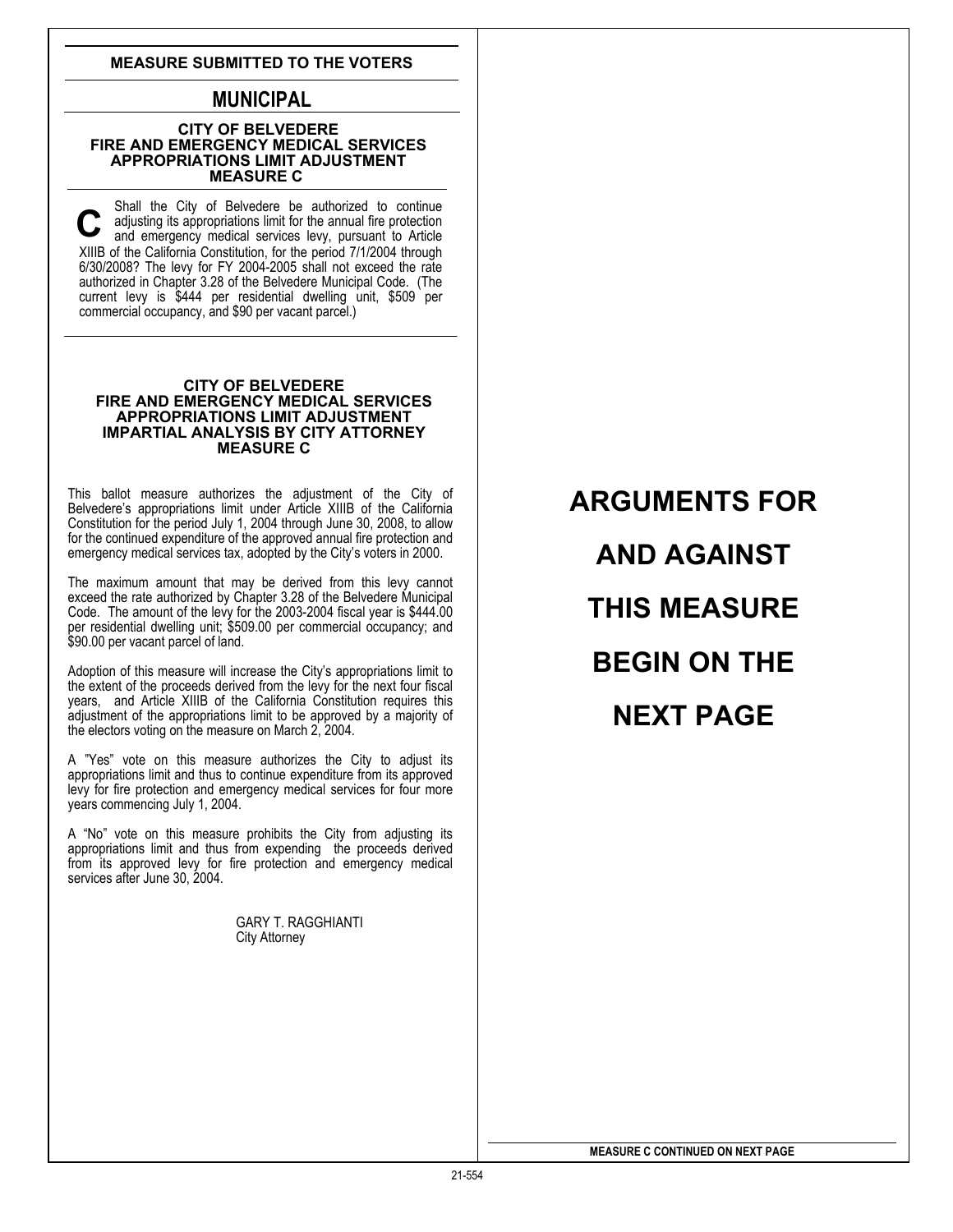## **ARGUMENT IN FAVOR OF MEASURE C**

Your YES vote on Measure C is essential if we hope to continue providing professional fire protection and emergency medical services to the residents of the City of Belvedere.

Since 1980, Belvedere has contracted with the Tiburon Fire Protection District and the Southern Marin Emergency Medical Paramedic System for fire protection and emergency medical services. Consequently, every four years since that time, Belvedere voters have overwhelmingly approved special assessments to cover these essential costs that are over and above the City's Proposition 13 and Proposition 4 General Fund budget appropriation limits. Measure C does not create a new tax, but simply allows the City to continue spending the tax proceeds voters previously approved by a two-thirds majority to be levied specifically for this purpose. Measure C will provide Belvedere with only 72% of the necessary funds to defray the costs for fire protection and emergency medical services. The remaining 28% will be covered by the City's General Fund.

Under Measure C, the amount paid by Belvedere residents, property owners and commercial occupancies over the next four years will remain the same as the previous voter approved measure, with minor adjustments to account for changes in population and inflation. Last year's increase permitted by Article XIIIB of the California State Constitution was a minor 3.1%.

Vote YES on Measure C in order to ensure that essential fire protection and emergency medical services that protect Belvedere's residents and their properties can be funded and those services will continue to be available when they are most needed.

- s/ Justin M. Faggioli Former Mayor and Former Citizen of the Year
- s/ Kenneth G. Johnson Former Mayor and Citizen of the Year
- s/ Paul Ogden, M.D.<br>Belvedere Representative to the Southern Marin Emergency Medical Paramedic System
- s/ Denise Bauer Belvedere Parks & Open Space Committee Member

## **REBUTTAL TO ARGUMENT IN FAVOR OF MEASURE C**

It's good when people can agree. We all agree that we deserve excellent emergency services.

Here's the difference of opinion: Tax opponents want to use just that small amount of the city's ballooned surplus, which is now fully 85% as much as total city expenditures, to pay for emergency services. Those favoring the tax want to tax for that money.

**I wish the pro tax ballot argument had even mentioned Belvedere's large surplus, and acknowledged that, even without the proposed tax dire State and County finances will soon, and inevitably, require all of us to pay higher taxes, charges and fees, for a host of State, County and School costs.** 

**I also wish that the tax proponents had shown even a little sensitivity to the reality that this tax, on top of all of the other above noted coming cost increases, will cause hardship for many of our older neighbors who are suffering recession-caused declines in their incomes. Let's also not forget that these same elderly neighbors must already bear the burden of skyrocketing costs for "medigap" insurance, and prescription drugs. Should we impose an additional burden?**

Yes, of course well-meaning people can disagree. I suggest only that we all carefully consider this tax, before voting. **Perhaps you will conclude, as I have, that we shouldn't tax, at this time, but should instead pay for our excellent emergency service using just that small portion of our excessively large current surplus that will amply cover its cost.** 

> s/ William Rothman, M.D. Retired Physician